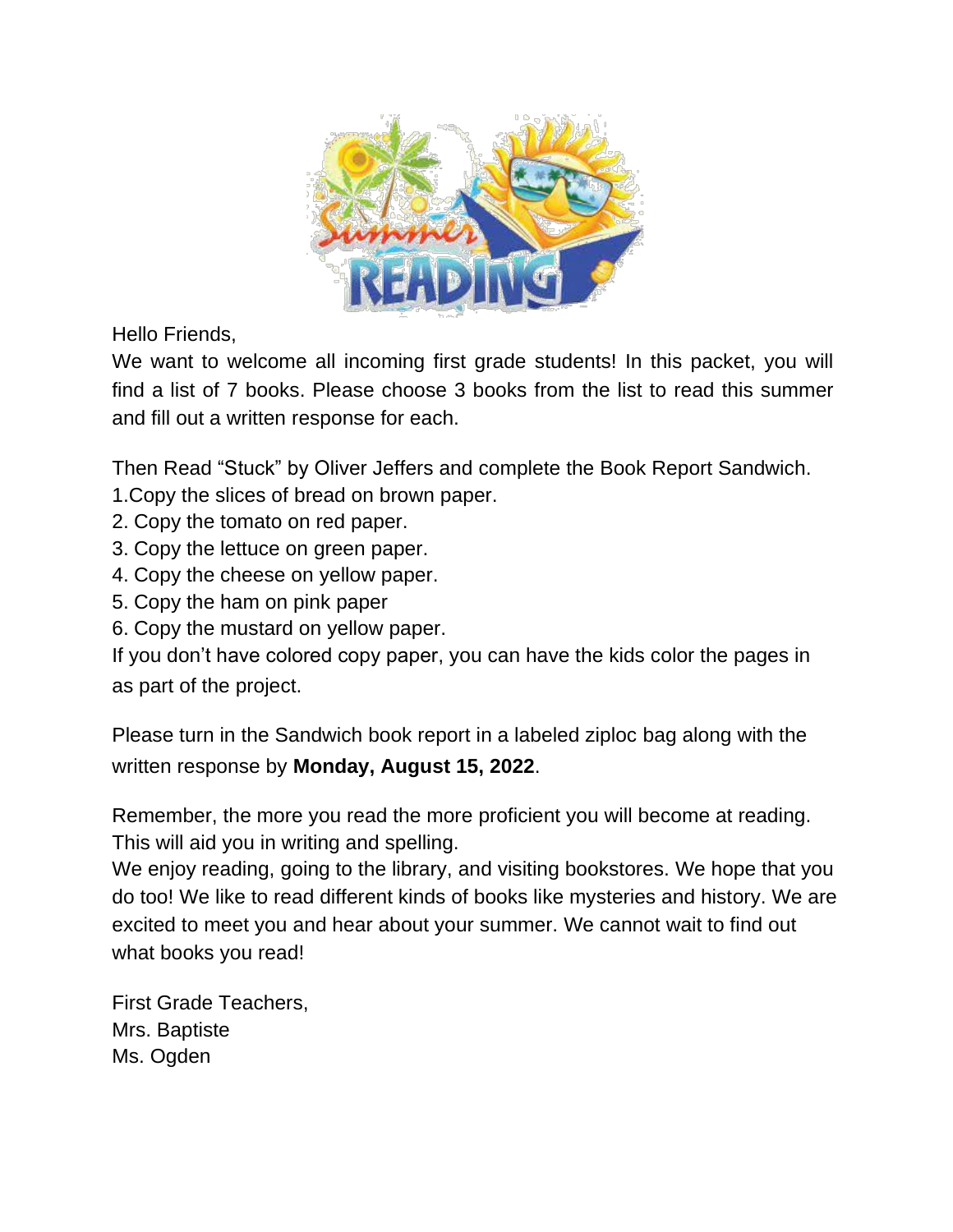## Entering 1st Grade 2022 Summer Reading List

- 1. First Grade Here I Come by Nancy Carlson
- 2. Ducks Run Amok by J.E. Morris
- 3. What This Story Needs Is a Pig In A Wig by Emma J. Virjan
- 4. There is a Bird on your Head by Mo Willems
- 5. The Dot by Peter H. Reynolds
- 6. Sheep in a Jeep by Nancy Shaw
- 7. Knuffle Bunny By Mo Willems

Stuck By Oliver Jeffers\*

- (1) Please choose 3 books from the list to read this summer and fill out a written response for each.
- (2) \*Read "Stuck" by Oliver Jeffers and complete the Book Report Sandwich.

You will read a total of 4 books.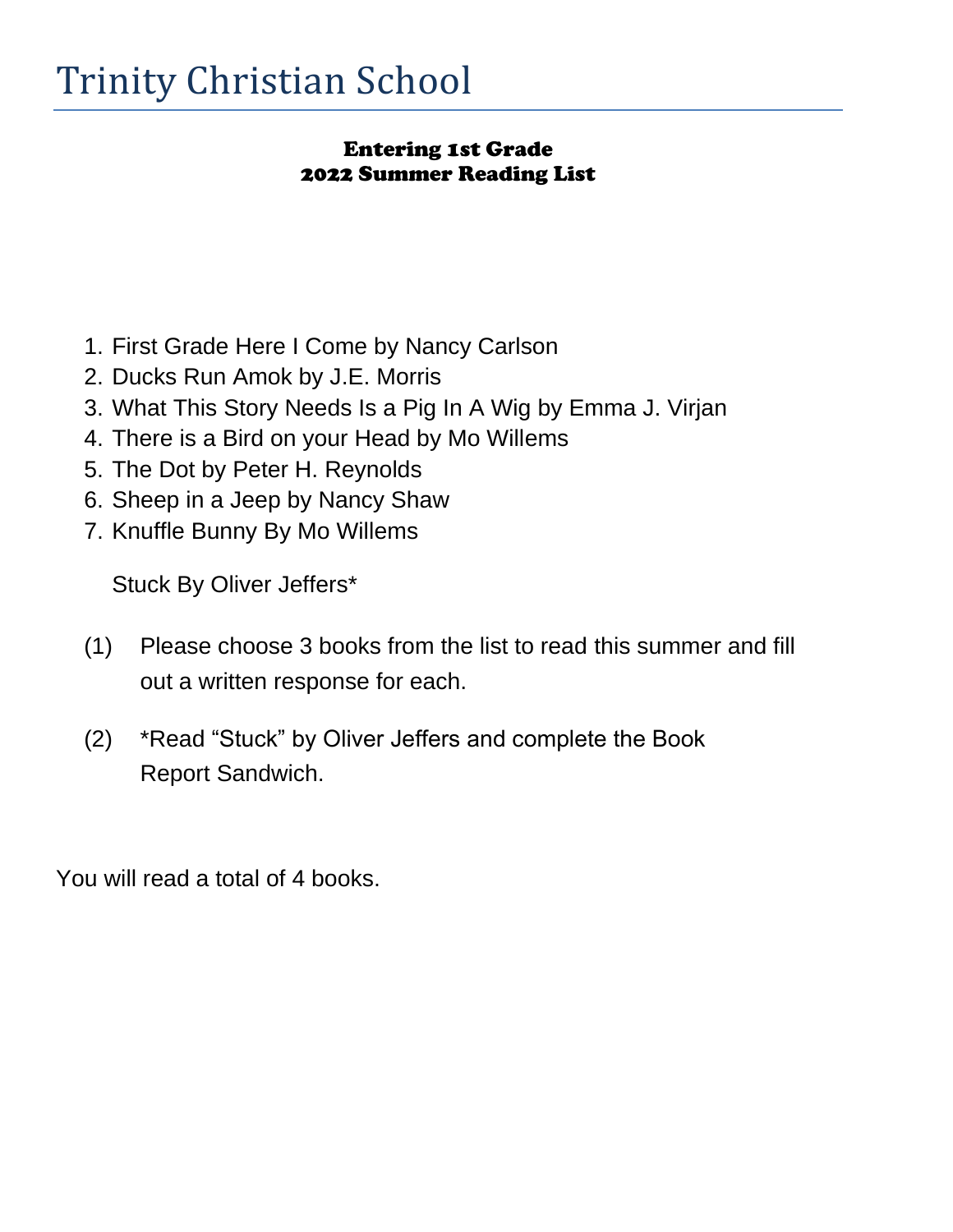the control of the control of the control of the control of

| READING RESPONSE         |                                    |  |  |  |
|--------------------------|------------------------------------|--|--|--|
| TITLE:<br><b>AUTHOR:</b> |                                    |  |  |  |
|                          | DID YOU LIKE THIS BOOK? COLOR ONE: |  |  |  |
|                          |                                    |  |  |  |
|                          | MY FAVORITE PART WAS:              |  |  |  |
|                          |                                    |  |  |  |
|                          |                                    |  |  |  |
|                          |                                    |  |  |  |
|                          |                                    |  |  |  |
|                          |                                    |  |  |  |
|                          |                                    |  |  |  |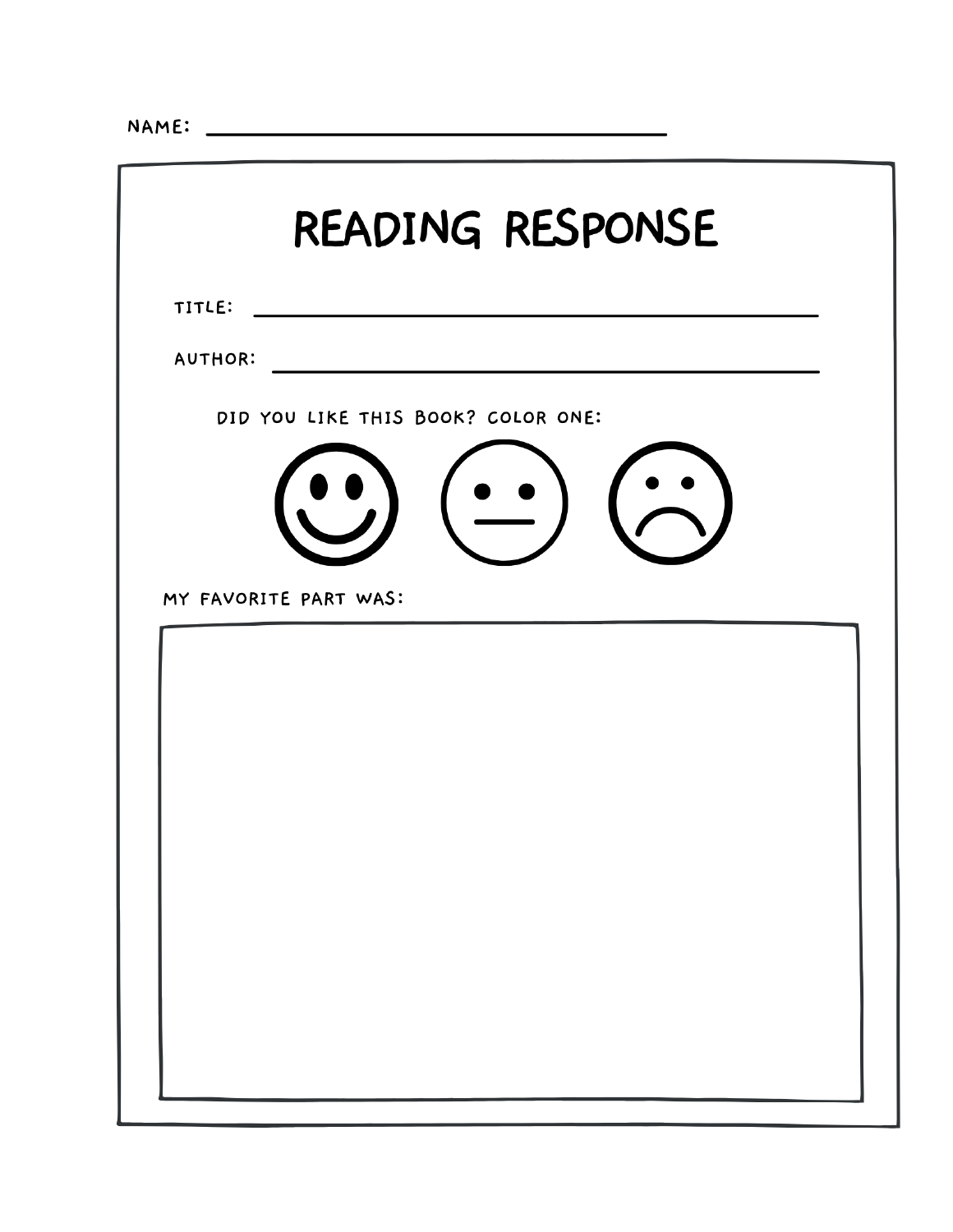| READING RESPONSE                                            |  |  |  |  |
|-------------------------------------------------------------|--|--|--|--|
| TITLE:                                                      |  |  |  |  |
| <b>AUTHOR:</b>                                              |  |  |  |  |
| DID YOU LIKE THIS BOOK? COLOR ONE:<br>MY FAVORITE PART WAS: |  |  |  |  |
|                                                             |  |  |  |  |
|                                                             |  |  |  |  |
|                                                             |  |  |  |  |
|                                                             |  |  |  |  |
|                                                             |  |  |  |  |
|                                                             |  |  |  |  |
|                                                             |  |  |  |  |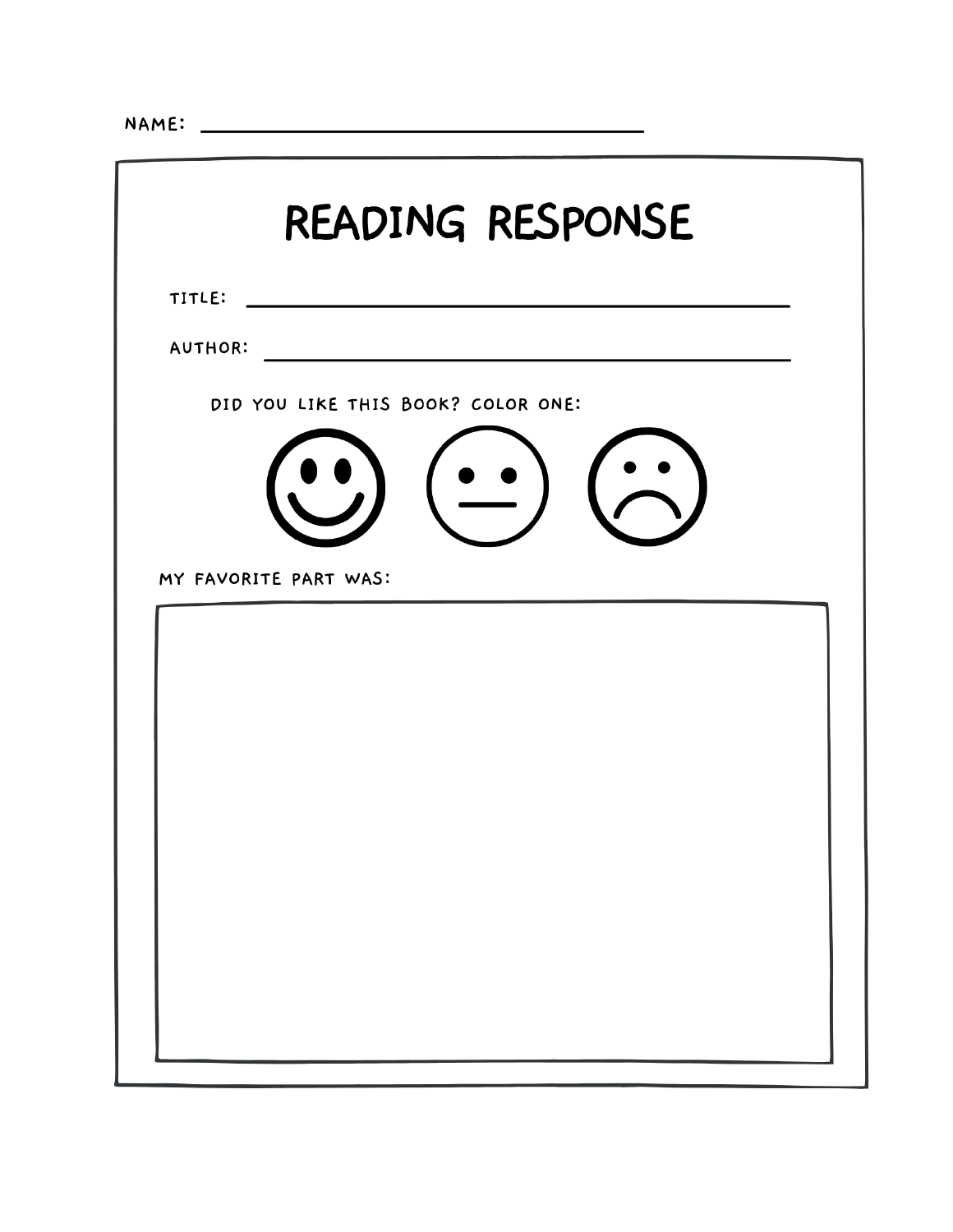|                |                       | READING RESPONSE                   |  |
|----------------|-----------------------|------------------------------------|--|
| TITLE:         |                       |                                    |  |
| <b>AUTHOR:</b> |                       |                                    |  |
|                |                       | DID YOU LIKE THIS BOOK? COLOR ONE: |  |
|                | MY FAVORITE PART WAS: |                                    |  |
|                |                       |                                    |  |
|                |                       |                                    |  |
|                |                       |                                    |  |
|                |                       |                                    |  |
|                |                       |                                    |  |
|                |                       |                                    |  |
|                |                       |                                    |  |
|                |                       |                                    |  |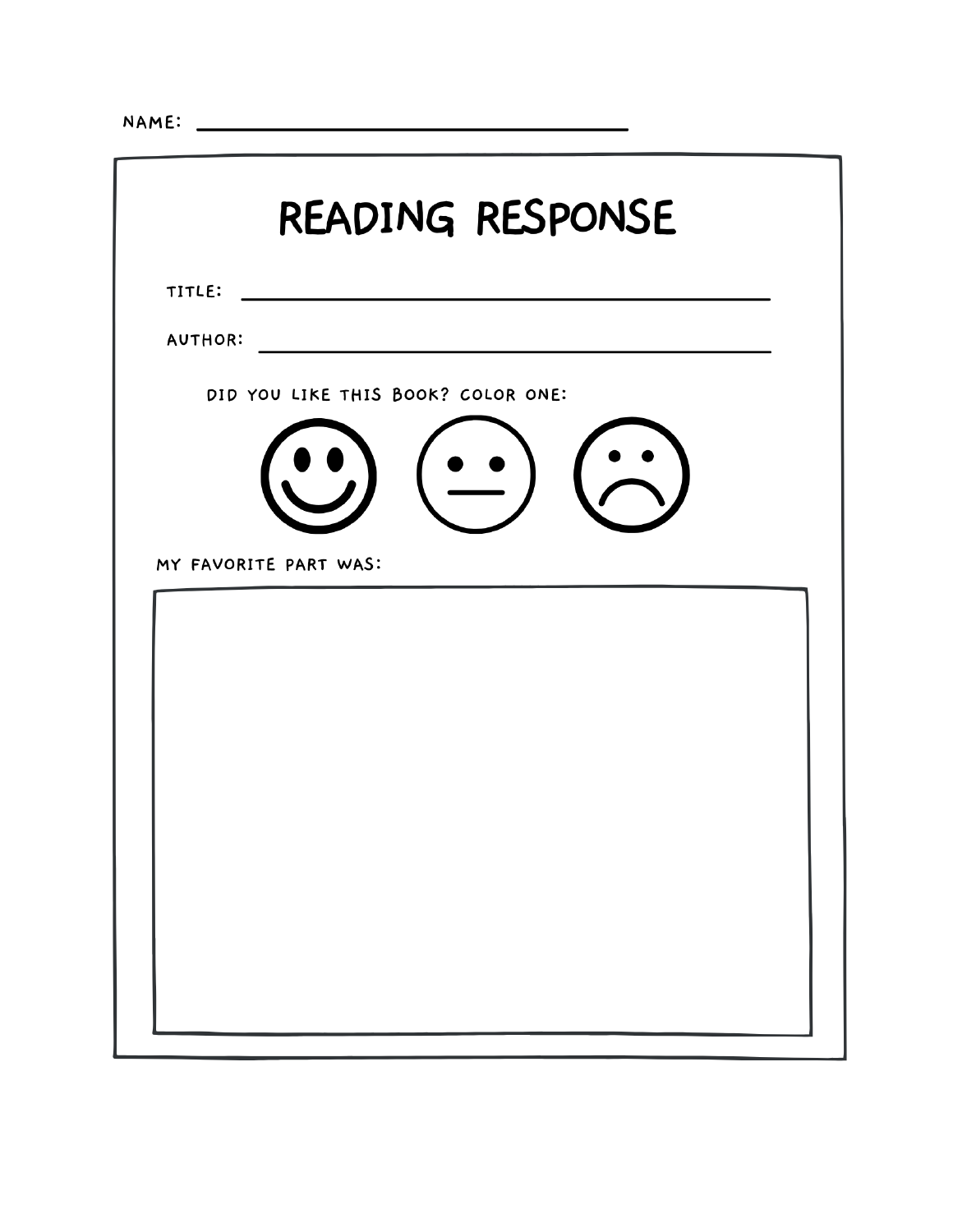| Title:  | <b>Front</b><br>slice of<br>bread                     |
|---------|-------------------------------------------------------|
| Author: | Write the<br>title and the<br>author of<br>your book. |
|         | Draw a<br>picture to<br>go with<br>your book.         |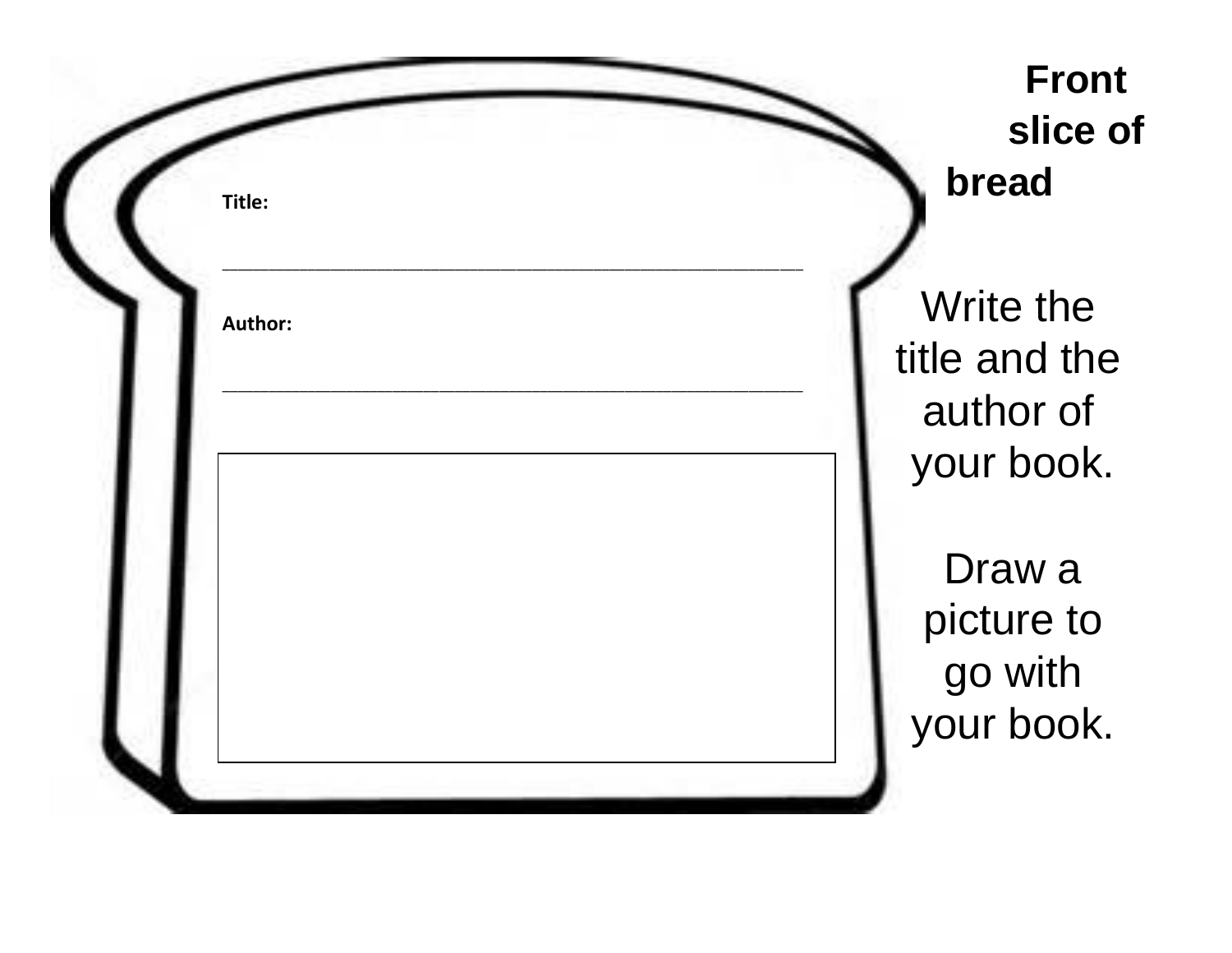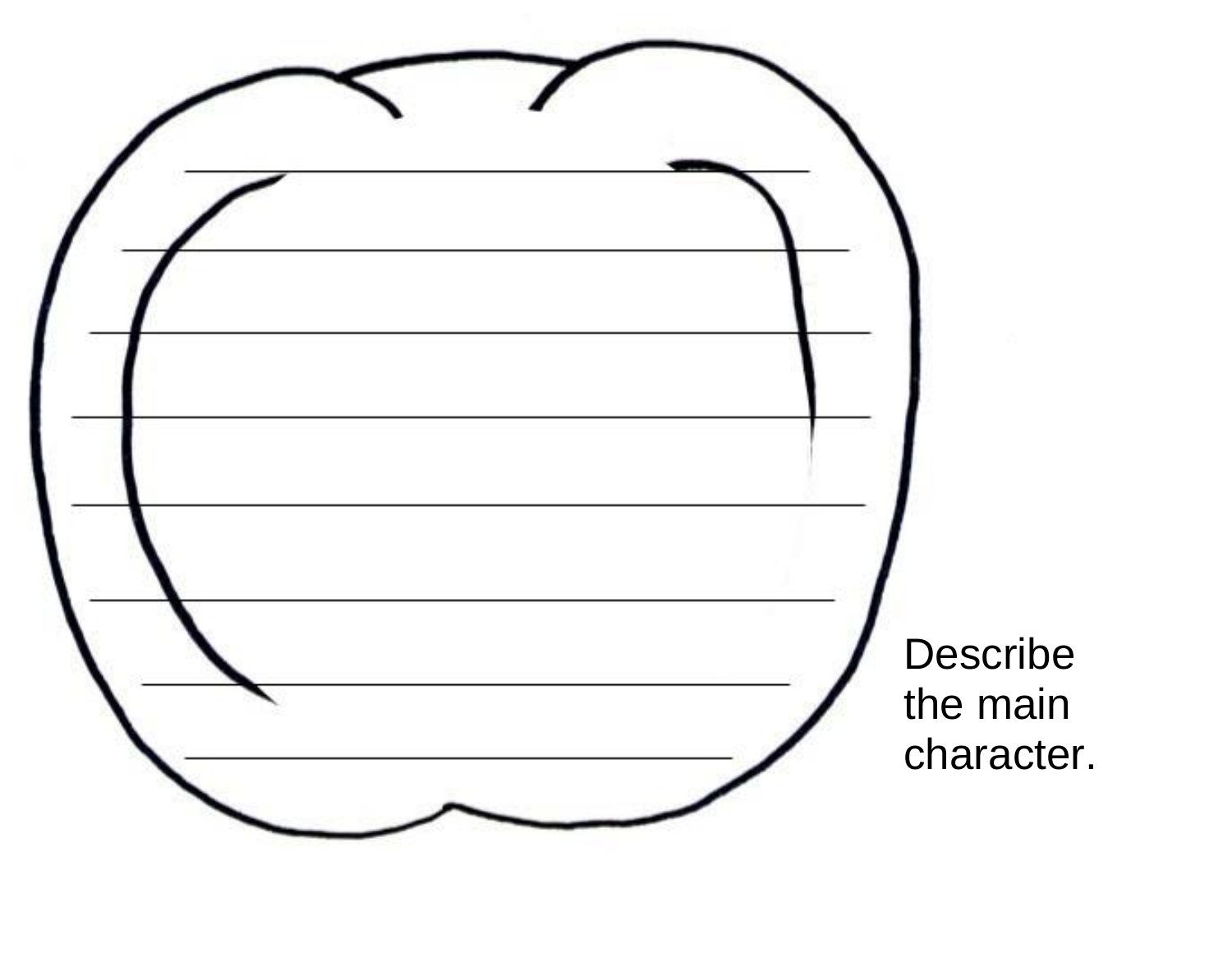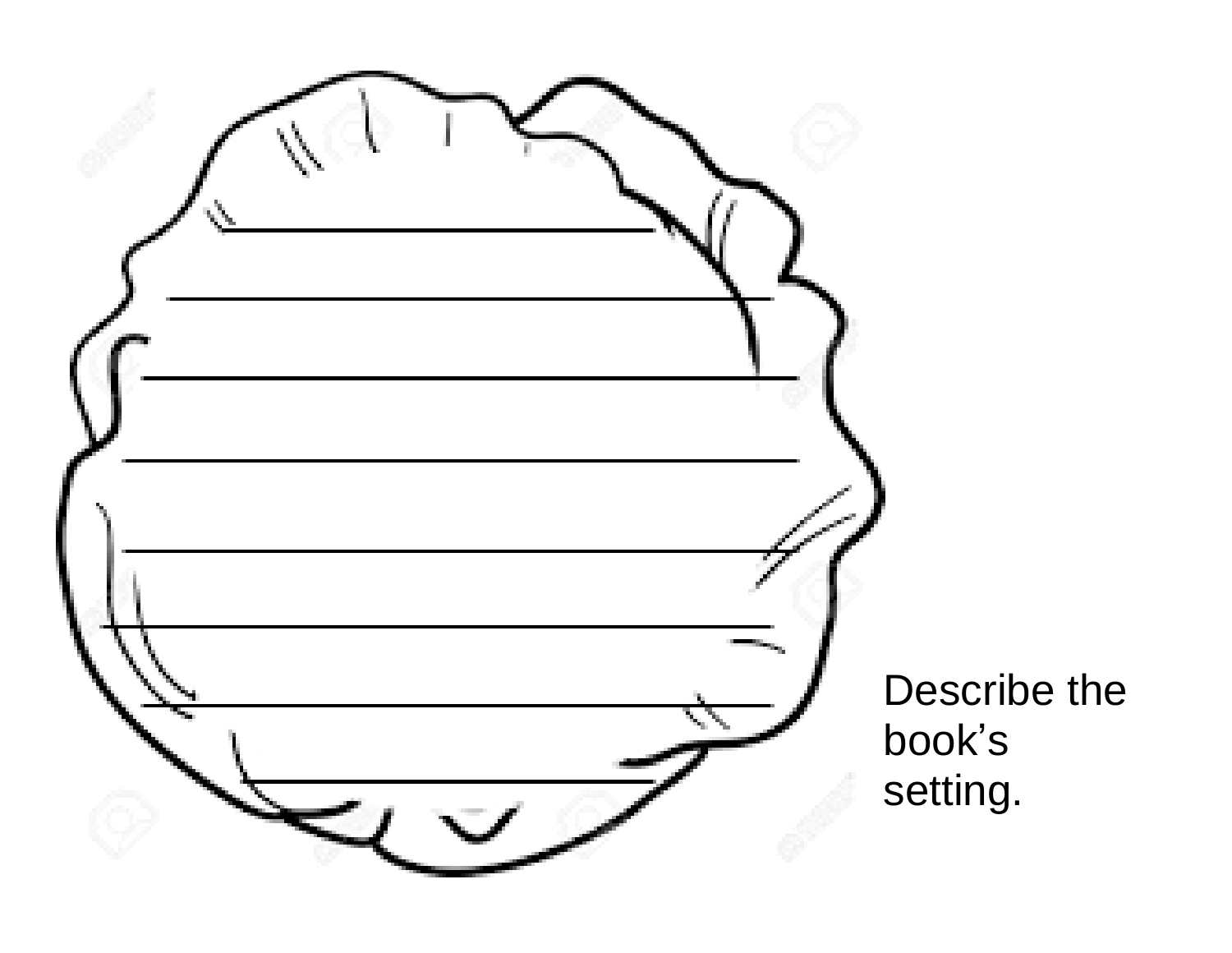

Describe your favorite part of the book.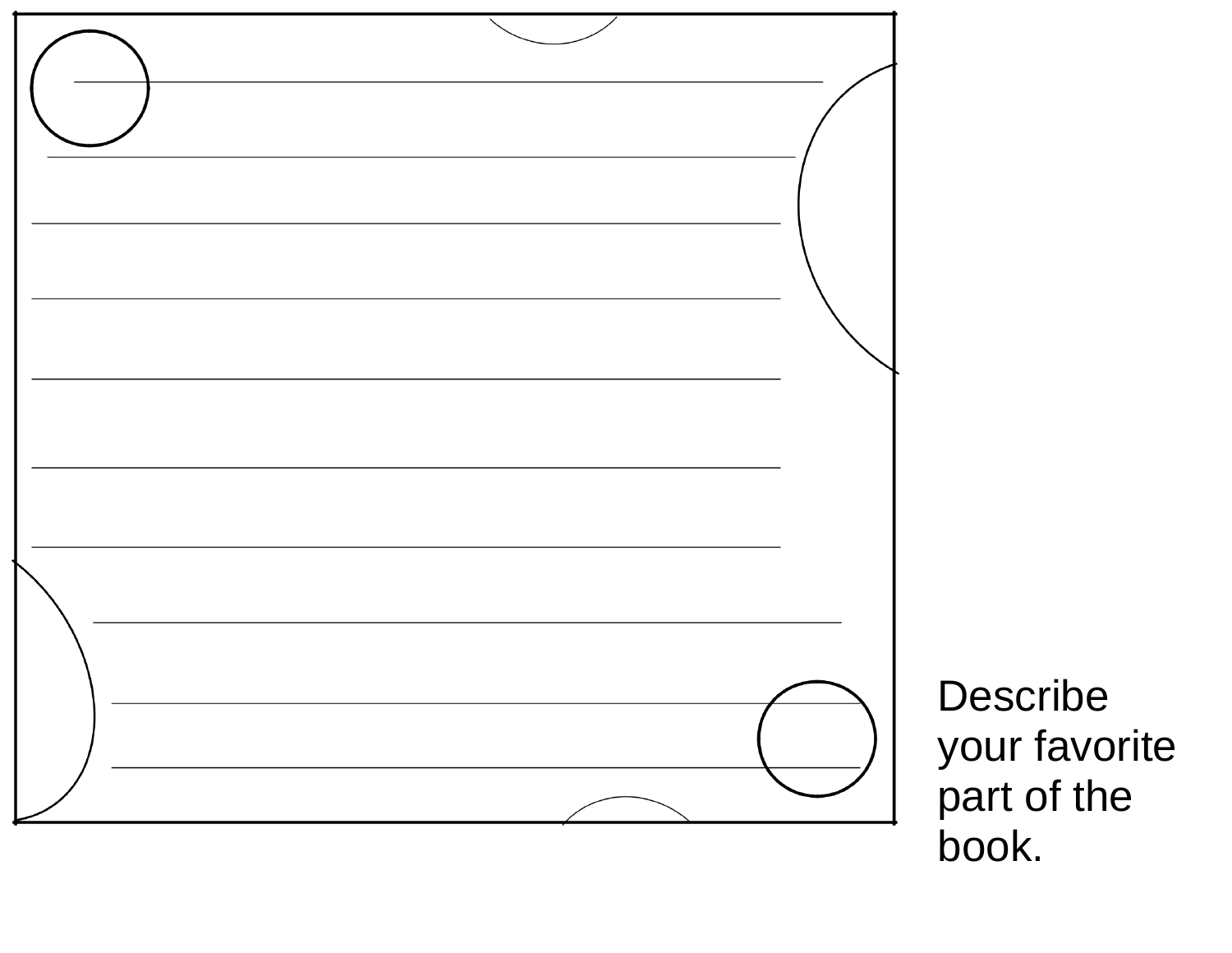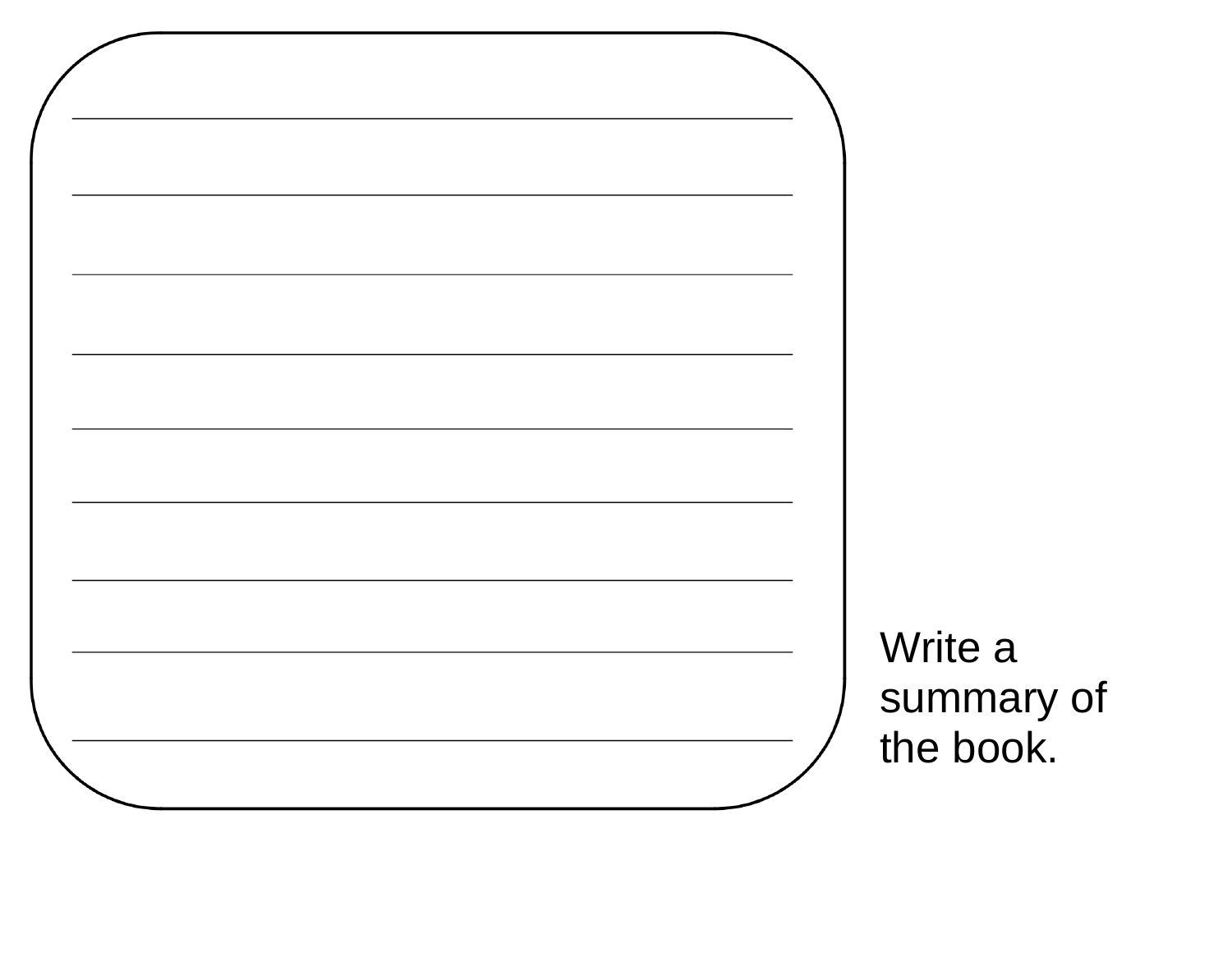